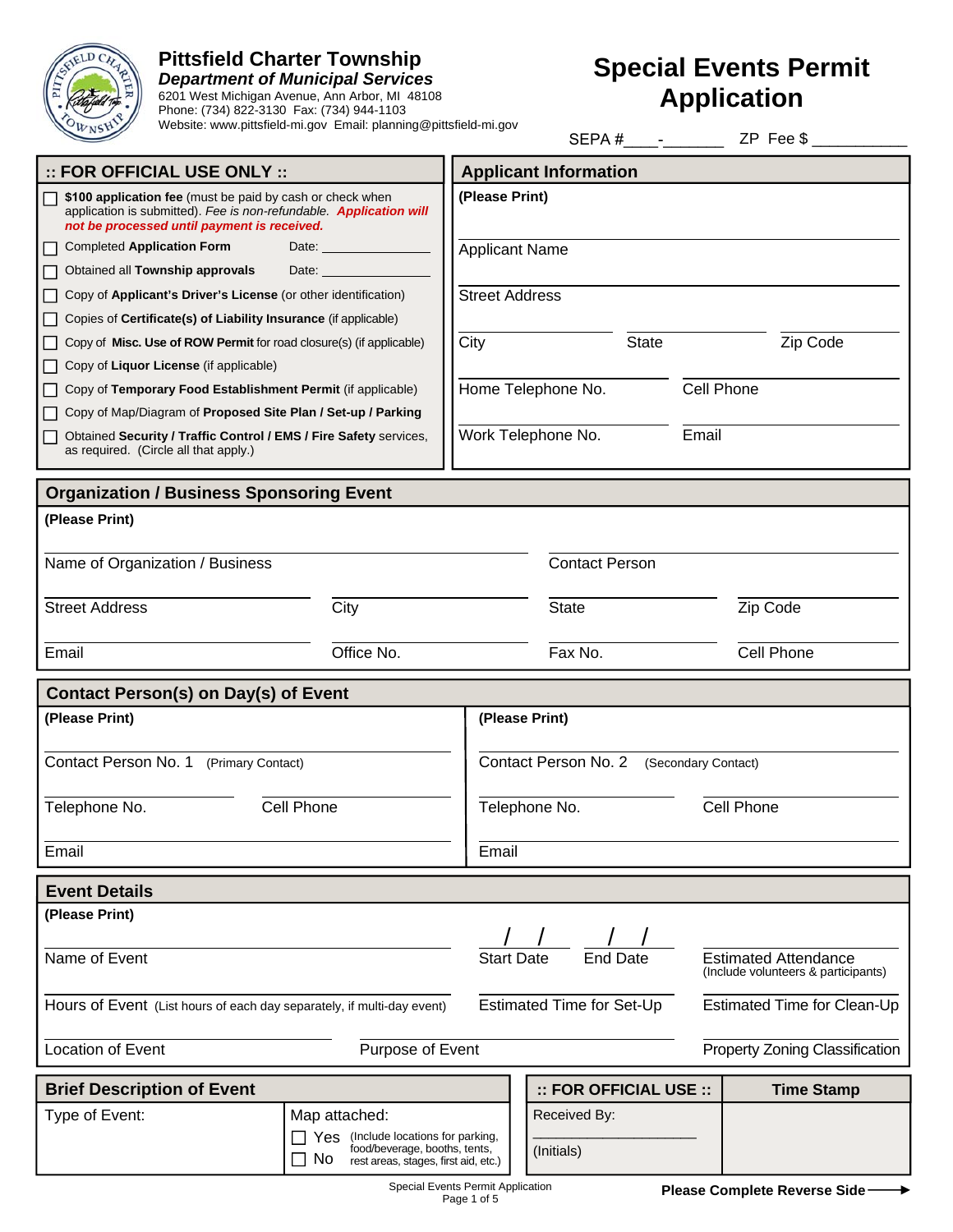| <b>LOGISTICS SECTION</b>                                                                                                                                                                                                                                                                                                                                                        |                                                                                                                                                                                                                                                                                                                                                 |  |  |  |
|---------------------------------------------------------------------------------------------------------------------------------------------------------------------------------------------------------------------------------------------------------------------------------------------------------------------------------------------------------------------------------|-------------------------------------------------------------------------------------------------------------------------------------------------------------------------------------------------------------------------------------------------------------------------------------------------------------------------------------------------|--|--|--|
| UTILITY NEEDS: (List items needed) ______________                                                                                                                                                                                                                                                                                                                               | <b>SANITATION / RESTROOM FACILITIES:</b>                                                                                                                                                                                                                                                                                                        |  |  |  |
| Will additional electrical supply be required? _______________                                                                                                                                                                                                                                                                                                                  |                                                                                                                                                                                                                                                                                                                                                 |  |  |  |
| BOOTHS / TENTS / AWNINGS: University of the Society of Tennes                                                                                                                                                                                                                                                                                                                   | PICNIC TABLES / REFUSE BARRELS:                                                                                                                                                                                                                                                                                                                 |  |  |  |
| <b>BARRICADES / TRAFFIC CONES / SIGNS:</b>                                                                                                                                                                                                                                                                                                                                      | CLEAN-UP PROCEDURES: _________________                                                                                                                                                                                                                                                                                                          |  |  |  |
|                                                                                                                                                                                                                                                                                                                                                                                 |                                                                                                                                                                                                                                                                                                                                                 |  |  |  |
|                                                                                                                                                                                                                                                                                                                                                                                 | <b>HOSPITALITY SECTION</b>                                                                                                                                                                                                                                                                                                                      |  |  |  |
| <b>FOOD &amp; BEVERAGES:</b>                                                                                                                                                                                                                                                                                                                                                    | <b>ALCOHOLIC BEVERAGES:</b>                                                                                                                                                                                                                                                                                                                     |  |  |  |
| $\sqsupset$ Yes<br>Will food and/or beverages be served?<br>No                                                                                                                                                                                                                                                                                                                  | Yes<br>Will alcoholic beverages be served?<br>No                                                                                                                                                                                                                                                                                                |  |  |  |
| Provide a copy of completed WCEH Application.<br>(See information below)                                                                                                                                                                                                                                                                                                        | Provide a copy of completed MLCC Application.<br>(See information below)                                                                                                                                                                                                                                                                        |  |  |  |
| :: FOR OFFICIAL USE ONLY ::                                                                                                                                                                                                                                                                                                                                                     | :: FOR OFFICIAL USE ONLY ::                                                                                                                                                                                                                                                                                                                     |  |  |  |
| Date Stamp of WCEH Application:                                                                                                                                                                                                                                                                                                                                                 | Date Approved by MLCC: <u>____________________</u>                                                                                                                                                                                                                                                                                              |  |  |  |
| Copy of Temporary Food Permit Application:<br>(A copy of the Temporary Food Application to be submitted upon approval of<br><b>Washtenaw County Environmental Health.)</b>                                                                                                                                                                                                      | Special Liquor License No:<br>(A copy of the Special Liquor License to be submitted upon approval of MLCC,<br>State Application Form LCC-3511 or Form LCC-146)                                                                                                                                                                                  |  |  |  |
| If food is being prepared for this event, a Temporary Food<br><b>Establishment Permit</b> must be obtained from the Washtenaw<br>County Environmental Health Department (WCEH).<br>Website: www.ewashtenaw.org/government/departments/<br>environmental_health<br>WCEH Contact No: (734) 222-3800<br>Must apply for this permit at least five (5) business days prior to event. | If alcoholic beverages are being served at this event, a Special<br>Liquor License must be obtained from the Michigan Liquor<br>Control Commission (MLCC), through the Department of<br>Licensing and Regulatory Affairs (LARA).<br>Website: www.michigan.gov/lara/<br>MLCC Licensing Division: (866) 813-0011<br>Email: mlccinfo2@michigan.gov |  |  |  |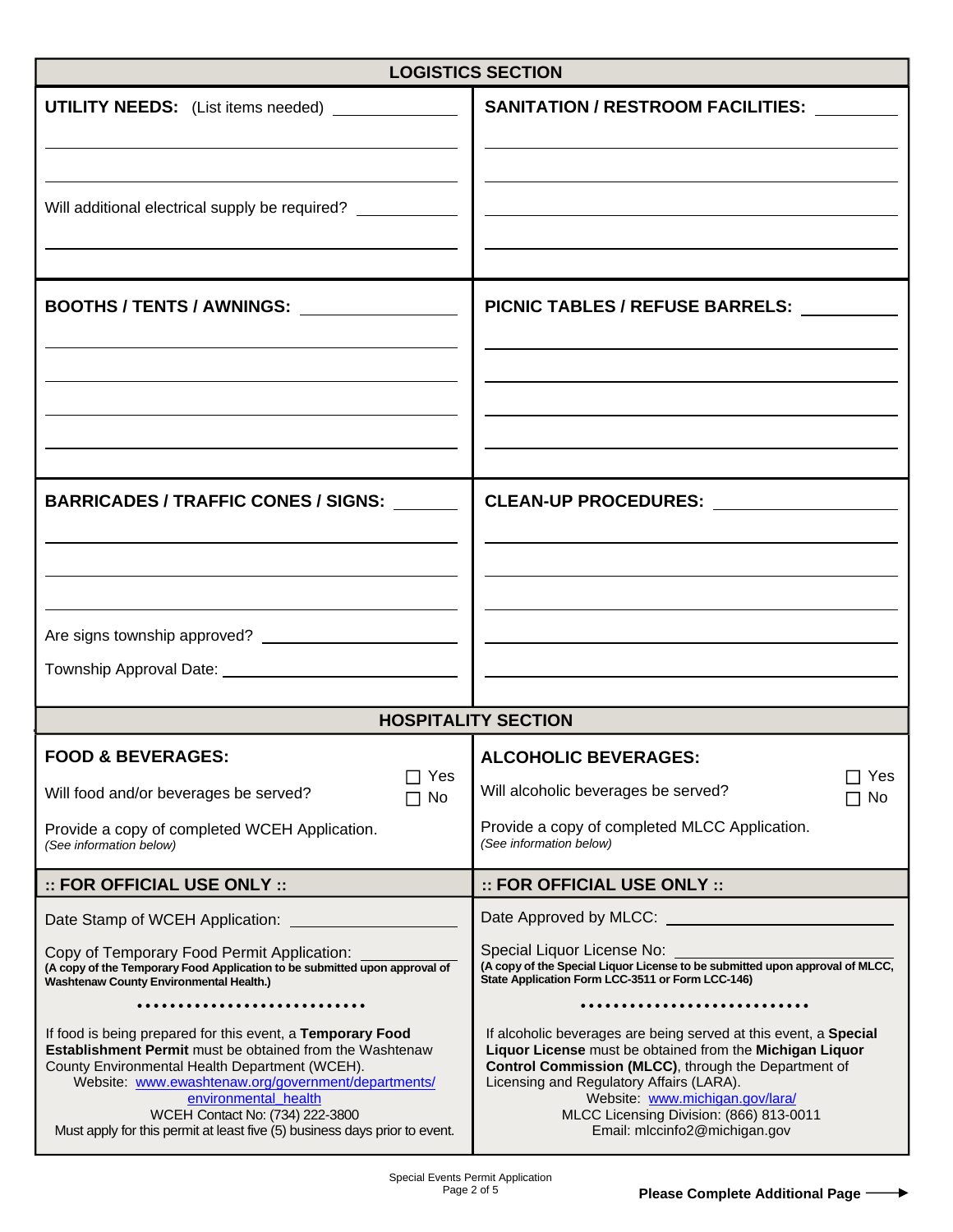### **Describe Proposed Event Plans (Briefly explain how the following items will be addressed at this event.)**

## **Please provide details of proposed plans for the following items pertaining to your special event. If more room is needed for explanation, please attached additional sheets, as necessary.**

**NOTE: Any increase in township staffing (i.e., security, fire, utilities, etc.,) requested and/or required for this event will be billed to the organization listed on this form. The Applicant shall be responsible for securing any permits or approvals required in connection with this event, such as parking permits, utility permits, temporary liquor license, road closure permits, etc.**

## **PUBLIC SAFETY SECTION**

| NOTE: All proposed public safety plans are subject to review and modification by the Pittsfield Charter Township Department of Public Safety. |                         |                                                                                                                                                                                                                                                                                                                   |                         |  |
|-----------------------------------------------------------------------------------------------------------------------------------------------|-------------------------|-------------------------------------------------------------------------------------------------------------------------------------------------------------------------------------------------------------------------------------------------------------------------------------------------------------------|-------------------------|--|
| <b>SECURITY:</b> Will security be on-site for event?                                                                                          | $\Box$ Yes<br>$\Box$ No | <b>CROWD CONTROL / FIRE SAFETY:</b>                                                                                                                                                                                                                                                                               |                         |  |
| If so, for how long?                                                                                                                          |                         | How will crowd control be maintained?                                                                                                                                                                                                                                                                             |                         |  |
| Will security be armed?                                                                                                                       | $\Box$ Yes<br>$\Box$ No |                                                                                                                                                                                                                                                                                                                   |                         |  |
| Will security be uniformed or non-uniformed? __________                                                                                       |                         |                                                                                                                                                                                                                                                                                                                   |                         |  |
|                                                                                                                                               |                         | If indoor event, will occupancy limit be exceeded?                                                                                                                                                                                                                                                                | $\Box$ Yes<br>$\Box$ No |  |
| If private security, provide contact information: __________                                                                                  |                         | Will FD be required to remain on-site?                                                                                                                                                                                                                                                                            | □ Yes<br>$\Box$ No      |  |
|                                                                                                                                               |                         | If yes, indicate timeframe FD is needed:                                                                                                                                                                                                                                                                          |                         |  |
|                                                                                                                                               |                         |                                                                                                                                                                                                                                                                                                                   |                         |  |
| <b>PARKING:</b> How many staff will handle parking?                                                                                           |                         | Will a medical standby be required?                                                                                                                                                                                                                                                                               | $\Box$ Yes<br>$\Box$ No |  |
| How many parking spaces will be available? ____________                                                                                       |                         | Will fire lanes and hydrants be accessible?                                                                                                                                                                                                                                                                       | $\Box$ Yes<br>$\Box$ No |  |
| Where are parking locations?<br><u> Where are parking locations?</u>                                                                          |                         | Will there be open flames or pyrotechnics? If yes, list items below:                                                                                                                                                                                                                                              |                         |  |
|                                                                                                                                               |                         |                                                                                                                                                                                                                                                                                                                   |                         |  |
| If on adjacent properties, is approval obtained? _______                                                                                      |                         |                                                                                                                                                                                                                                                                                                                   |                         |  |
| List all property owners who have authorized parking: ______                                                                                  |                         | Will this event have a large amount of combustible material?                                                                                                                                                                                                                                                      |                         |  |
|                                                                                                                                               |                         | If yes, what type and amount?<br><u>If</u> yes, what type and amount?                                                                                                                                                                                                                                             |                         |  |
| Are Parking Permits Required? ________ If yes, are copies<br>attached? No. of Permits                                                         |                         |                                                                                                                                                                                                                                                                                                                   |                         |  |
| <b>TRAFFIC CONTROL &amp; TRAFFIC FLOW:</b>                                                                                                    |                         | <b>ROAD CLOSINGS:</b> List road(s) to be closed:                                                                                                                                                                                                                                                                  |                         |  |
| Will pedestrian and vehicular traffic be impacted?                                                                                            | $\Box$ Yes<br>$\Box$ No |                                                                                                                                                                                                                                                                                                                   |                         |  |
| How will the event impact pedestrian and vehicular traffic                                                                                    |                         |                                                                                                                                                                                                                                                                                                                   |                         |  |
| flow in and around the area?                                                                                                                  |                         | :: FOR OFFICIAL USE ONLY ::                                                                                                                                                                                                                                                                                       |                         |  |
|                                                                                                                                               |                         | Date Approved by WCRC:                                                                                                                                                                                                                                                                                            |                         |  |
|                                                                                                                                               |                         | Permit No./Resolution No:                                                                                                                                                                                                                                                                                         |                         |  |
|                                                                                                                                               |                         | (A copy of Road Closure Permit to be submitted upon approval of WCRC)                                                                                                                                                                                                                                             |                         |  |
| Who will direct traffic?                                                                                                                      |                         | .<br>If a public road(s) must be closed for this event, a "Miscellaneous Use of Right-of-<br>Way Permit" must be obtained from the Washtenaw County Road Commission.<br>www.wcroads.org/permits/applications.htm • General Contact No: (734) 761-1500<br>Permits Office: (734) 327-6624 · Email: wcrc@wcroads.org |                         |  |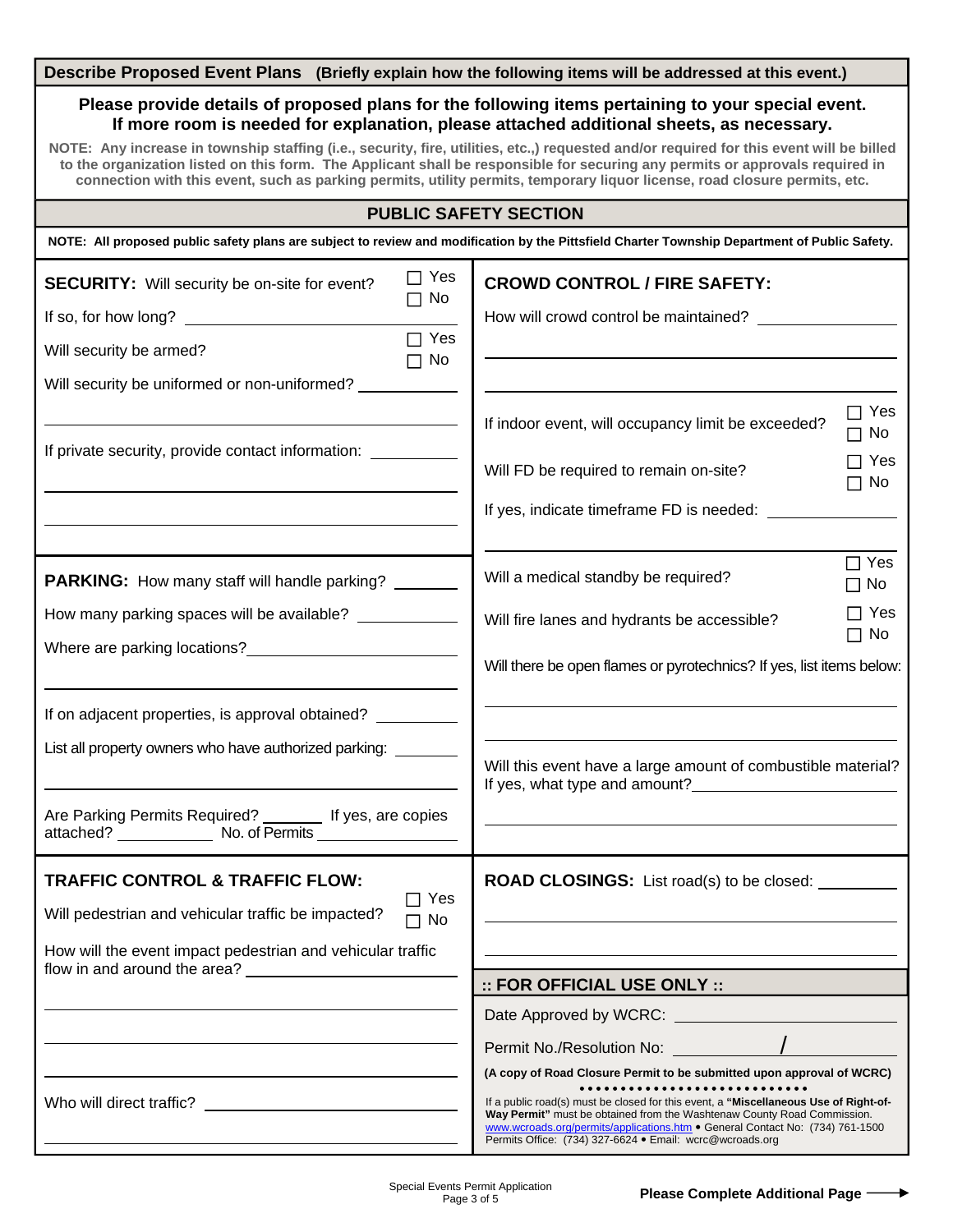| <b>Impact on Adjacent Properties</b>                                                                                                                                                                                                                                                                                                                                                                                                                                                                                                                                                                                                                                                                                                                                                                                                                                                                                                                                                                                                                                                                                                                          |                                                                                                                                                                                                                                                                                                                                                                                                                                                                                                                                                                            |  |  |  |
|---------------------------------------------------------------------------------------------------------------------------------------------------------------------------------------------------------------------------------------------------------------------------------------------------------------------------------------------------------------------------------------------------------------------------------------------------------------------------------------------------------------------------------------------------------------------------------------------------------------------------------------------------------------------------------------------------------------------------------------------------------------------------------------------------------------------------------------------------------------------------------------------------------------------------------------------------------------------------------------------------------------------------------------------------------------------------------------------------------------------------------------------------------------|----------------------------------------------------------------------------------------------------------------------------------------------------------------------------------------------------------------------------------------------------------------------------------------------------------------------------------------------------------------------------------------------------------------------------------------------------------------------------------------------------------------------------------------------------------------------------|--|--|--|
| Briefly explain how the event may impact other properties, businesses, and/or residents:                                                                                                                                                                                                                                                                                                                                                                                                                                                                                                                                                                                                                                                                                                                                                                                                                                                                                                                                                                                                                                                                      |                                                                                                                                                                                                                                                                                                                                                                                                                                                                                                                                                                            |  |  |  |
|                                                                                                                                                                                                                                                                                                                                                                                                                                                                                                                                                                                                                                                                                                                                                                                                                                                                                                                                                                                                                                                                                                                                                               |                                                                                                                                                                                                                                                                                                                                                                                                                                                                                                                                                                            |  |  |  |
| $\Box$ Yes $\Box$ No<br>Will music be provided?<br>If yes, what type of music?<br>$\Box$ Live $\Box$ Amplified $\Box$ Recorded $\Box$ Loudspeakers                                                                                                                                                                                                                                                                                                                                                                                                                                                                                                                                                                                                                                                                                                                                                                                                                                                                                                                                                                                                            | Location of Live Band/Disc Jockey/Loudspeakers/Equipment                                                                                                                                                                                                                                                                                                                                                                                                                                                                                                                   |  |  |  |
|                                                                                                                                                                                                                                                                                                                                                                                                                                                                                                                                                                                                                                                                                                                                                                                                                                                                                                                                                                                                                                                                                                                                                               |                                                                                                                                                                                                                                                                                                                                                                                                                                                                                                                                                                            |  |  |  |
| <b>Insurance Requirements</b>                                                                                                                                                                                                                                                                                                                                                                                                                                                                                                                                                                                                                                                                                                                                                                                                                                                                                                                                                                                                                                                                                                                                 |                                                                                                                                                                                                                                                                                                                                                                                                                                                                                                                                                                            |  |  |  |
| Unless waived by the Township Supervisor, the following liability insurance is required for approval of this Special<br><b>Permits Application.</b><br>Please provide one (1) copy(ies) of each certificate of insurance with this application. Certificates must name Pittsfield<br>Charter Township as "additional insured."<br>NOTE: Insurance companies, named insureds and policy forms may be subject to the approval of Pittsfield Charter Township,<br>if requested by the Township Supervisor. Such approval shall not be unreasonably withheld. Insurance policies shall not<br>contain endorsements or policy conditions which reduce coverage provided to Pittsfield Charter Township. The Applicant shall<br>be responsible to Pittsfield Charter Township or insurance companies insuring Pittsfield Charter Township for all costs resulting<br>from both financially unsound insurance companies selected by the Applicant, and their inadequate insurance coverage. The<br>Applicant shall furnish the Township with satisfactory certificate(s) of insurance or a certified copy of the policy, if requested by<br>the Township Supervisor. |                                                                                                                                                                                                                                                                                                                                                                                                                                                                                                                                                                            |  |  |  |
| At a special event for which a Professional Services<br>Contract for police/fire/medical service is required, the<br>minimum insurance requirements are as follows:<br>• Workers' Compensation Insurance with Michigan statutory limits<br>and Employer's Liability Insurance with a minimum limit of<br>\$1,000,000 each accident for any employee.<br>• Commercial General Liability Insurance with a combined single<br>limit of \$1,000,000 each occurrence for bodily injury and property<br>damage. The policy shall include contractual liability and personal                                                                                                                                                                                                                                                                                                                                                                                                                                                                                                                                                                                         | At a special event that does not require the services of<br>police/fire/medical personnel, the minimum insurance<br>requirements are as follows:<br>• Commercial General Liability Insurance with a combined single<br>limit of \$1,000,000 each occurrence for bodily injury and property<br>damage. The policy shall include contractual liability and personal<br>injury coverage. Pittsfield Charter Township shall be added as<br>"additional insured" on General Liability Policy with respect to the<br>services provided under the Professional Services Contract. |  |  |  |
| injury coverage. Pittsfield Charter Township shall be added as<br>"additional insured" on General Liability Policy with respect to the<br>services provided under the Professional Services Contract.<br>• Automobile Liability Insurance covering all owned, hired and non-<br>owned vehicles with Personal Protection Insurance and Property<br>Protection Insurance to comply with the provisions of the Michigan<br>No-Fault Insurance Law, including residual liability insurance with<br>a minimum combined single limit of \$1,000,000 each accident for<br>bodily injury and property damage.<br>· Professional Liability Insurance coverage with a minimum of<br>\$1,000,000 each occurrence. Pittsfield Charter Township must<br>be named as "Additional Insured."<br>• Staff Fidelity Bonding                                                                                                                                                                                                                                                                                                                                                      | Does this event require Police / Fire / Medical Services?<br>If yes, what type of services will be required?<br>$\Box$ Police $\Box$ Fire $\Box$ Medical $\Box$ Other:<br>I agree to enter into a Professional Services Contract with<br>the Pittsfield Charter Township Department of Public Safety<br>for the above-selected services.<br>Applicant's Signature<br>Date<br>$\Box$ Yes $\Box$ No<br><b>Insurance Requirements Waived</b><br><b>Township Supervisor</b><br>Date                                                                                            |  |  |  |